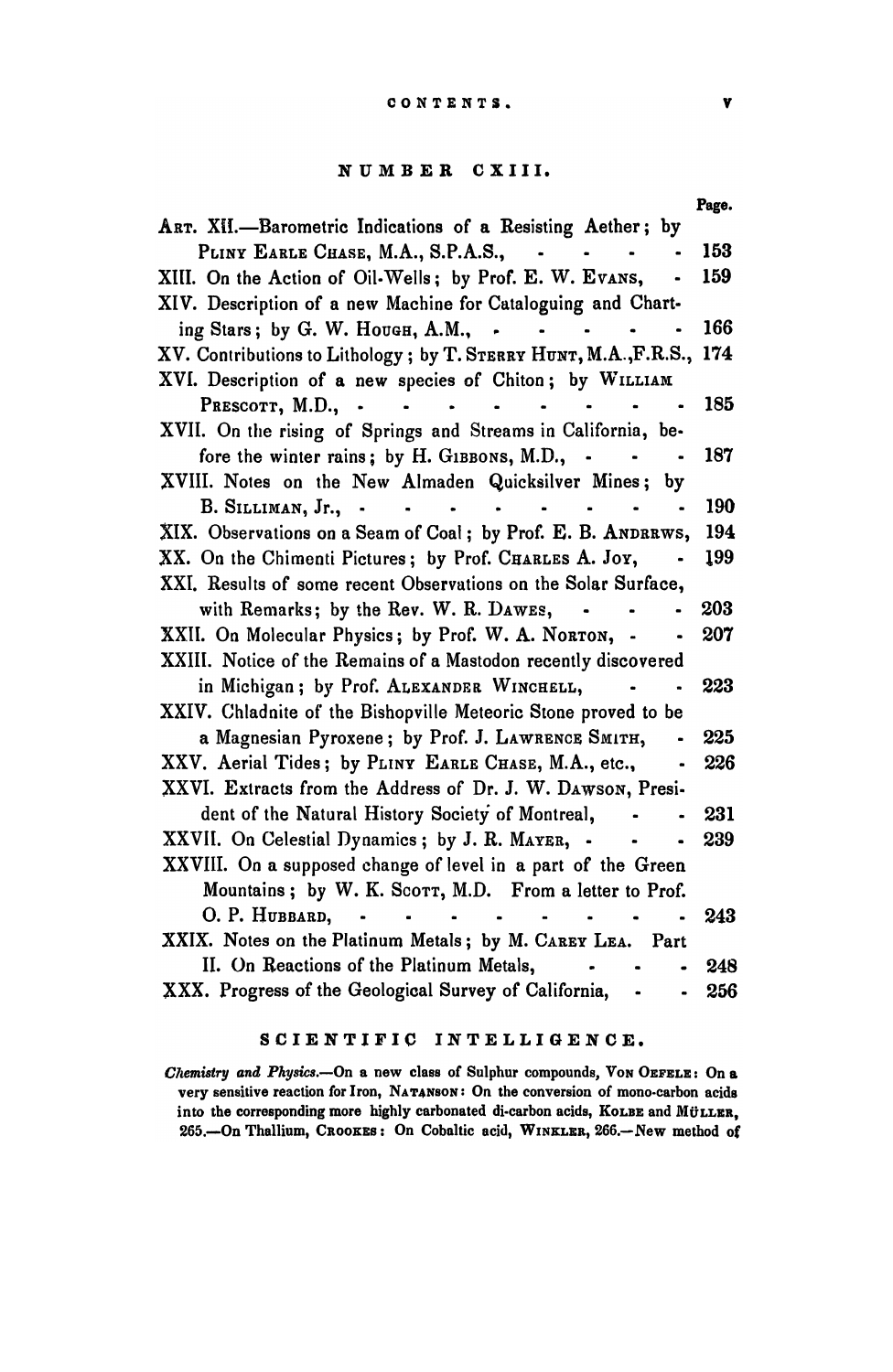reduction especially applicable to a large number of metals: Bromid of potassium, a powerful narcotic: Elements of Chemistry, Theoretical and Practical, by WILLIAM ALLEN MILLER, M.D., LL.D., &c.: Manual of Qualitative Chemical Analysis, by Dr. C. R. FRESENlus-American edition, edited by Prof. SAMUEL W. JOHNSON: On the nature of Heat.vibrations, by Mr. JAMES CROLL, 267.-0n Periodic Changes in the Magnetic condition of the Earth, and in the Distribution of Temperature on its Surface, by Mr. BAXENDELL, F.R.A.S., 269.

- *Mineralogy and Geology.*-Analysis of Swedish and Norwegian Minerals, by J. A. MICH-AELSON, 274.-Kokscharovite, HERMANN, 275.-Samarskite, FINKENER: Kupfferite: Planerite, a new mineral, HERMANN, 276.--Forcherite, АUННОRN: Garnet, PISANI: Native zinc, PHIPSON: Esmarkite, PISANI: Infusorial earth from Bohemia: R. HOFF-MANN: On a cavern with human remains in the Pyrenees, by Messrs. F. GAR-RIGOU and L. MARTIN, 277.-- On further discoveries of Flint Implements and Fossil Mammalia, by J. WYATT, Esq., F.G.S.: On some recent discoveries of Flint Implements in Drift Deposits in Hants and Wilts, by John Evans, E-q., F.G.S., 280.-Lake-dwellings or Pfahlbauten in Bavaria: On some Bone- and Cave-deposits of the Reindeer period in the south of France, by Mr. JOHN EVANS, F.R.S.: On the Cavern of Bruniquel and the Human Remains found therein; by Prof. OwEN, 281. -On Human Remains in Caves at Gibraltar, by GEO. BUSK, 282.-00 the Rluctic Beds and White Lias of Western and Central Somerset, and the Discovery of a new Fossil Mammal, by Mr. W. Bovp DAWKINS, 284.-Mesozoic Mammals: On lhe transitions between the subdivisions of the Lias and Oolile in England, by Prof. A. C. RAMSAY, F.R.S., 285.-0n the Permian Rocks of the Northwest of England, and their extension into Scotland, by Sir R. I. MURCHISON, K.C.B., etc., and Prof. R. HARKNESS, F.R.S., etc., 287.-- On the Reptiliferous Rocks and Footprint Strata of the Northeast of Scotland, by Prof. HARKNESS, F.R.SS., L. & E.: Coal in Venezuela, 288.-On the Geology of Arisaig, Nova Scotia, by Rev. D. HONEYMAN, F.G.S., 239.
- *Botany and Zoology.-New* Scirpi of the Northern United States, 289.-De Candolle. Prodromus Systematis Naturalis Regni Vegetabilis, etc., 290.—Bryology of British N. W. America; leones MJl8COrUm, by W. S. SULLIVANT: On Ihe Currant Worm of Ann Arbor, Michigan; by Prof. A. WINCHELL, 291.-Casts of various parts of the structure of the Gorilla, 292.--Animalcules in the blood: Cephalic vertebræ: Marine Crustaceans in freshwater lakes of Norway, 293.-Hymenoplera; Didunculus: Note on the Muscovy Duck, by Mr. HILL: The Elements of Comparative Anatomy, by Prof. THOMAS HENRY HUXLEY, F.R.S., 294.--Cast of the Megatherium Cuvieri, in the Museum of the Rochesler University: Recherches sur la Faune Littorale de Belgique, par Prof. P.·J. VAN BENEDEN, 295.
- Astronomy.-Note on a Meteor, by John GARDNER, 295.--List of Radiant Points in Shooting Stars, by Prof. HEIS: New Comet, 296.
- *Miscellaneous Scientifo:* InteUigence.-Further Human remains from the Quarry of Moulin-Quignon: Interoceanic canal across the Isthmus between the two Americas, 297 -Note supplementary to the article on the Progress of the Geological Survey of California, 298.-A New Silkworm: A new style of barometer--effect of atmospheric pressure on Gunnery: Paper from Maize: Preservation of wood: Morid's process for recovering writing nearly effaced: The ravages of Insects a cause of their destruction, 299,---Means of hardening fragile or friable specimens: Elevation of Lake Geneva above the sea: Investigations in Egypt: Isthmus of Suez: Making of Oases: Acclimation of English Birds in Australia: Dedication of the Museum of the Bost. Soc. of Nat. History: Universal Exhibition at New Zealand,  $500:$  British Association: Sir Charles Lyell: Prize to Mr. Ruhmkorff: Prize to Mr. Sorel: Alger's Cabinet of Minerals {or sale, 301.